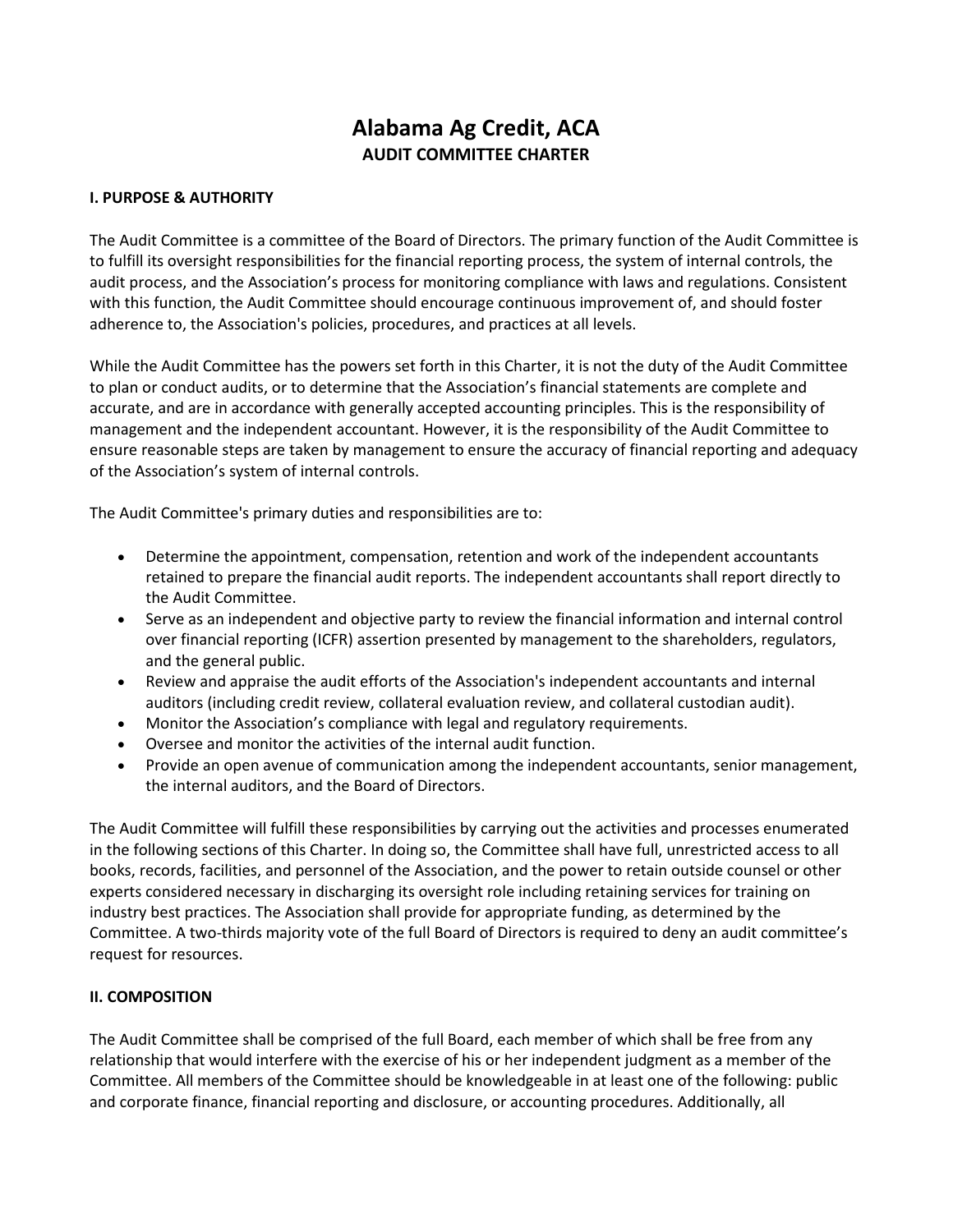committee members must be able to read and understand the Association's financial statements. The Committee must have at least one financial expert as required by FCA regulation 620.30. Annually, the Committee must document how its members meet the financial knowledge requirements.

The Chairman and members of the Committee shall be appointed by the Board at the annual organizational meeting of the Board and shall serve until their successor shall be duly selected and qualified. The Board Chairman will not serve as chairman of the Committee. The Board, upon recommendation of the Committee or otherwise, may remove any Committee member at any time.

## **III. MEETINGS**

The Committee shall meet at least four times annually, or more frequently as circumstances dictate. As part of its job to foster open communication, the Committee shall meet as often as needed, but at least once per year with management, on-staff and outsourced internal auditors, and the independent accountants in separate executive sessions to discuss any matters that the Committee or any of these groups believe should be discussed. Meetings may be called by the Chairman of the Committee or by the Chairman of the Board. A majority of the members shall constitute a quorum. These meetings should be attended in person if possible, however, use of tele- and/or video-conferencing may be used as well, as determined by the Committee. Meeting agendas and appropriate materials will be prepared and provided in advance to members whenever possible. Minutes of meetings will be prepared, shall include attendance records, and be maintained for a period of at least three years.

## **IV. RESPONSIBILITIES AND DUTIES**

To fulfill its responsibilities and duties, the Audit Committee shall, with such assistance from management, independent accountants, on-staff and outsourced internal auditors, credit review consultants, regulatory personnel, legal counsel and others as the Committee deems appropriate:

## Documents/Reports Review

- 1. Review the adequacy of this charter on an annual basis, and recommend changes as needed for board approval.
- 2. Review and approve the Association's annual and quarterly financial statements and any reports or other significant financial information including any certification, report, opinion, or review rendered by the independent accountants. Discuss as necessary complex or unusual transactions, highly judgmental areas, recent professional or regulatory pronouncements, and understand their impact on the Association's financial statements.
- 3. Discuss with the independent accountants, prior to the release of the annual audited financial statements, all (1) critical accounting policies and practices used by the Association, (2) all material alternative accounting treatments of financial information within authoritative accounting guidance that have been discussed with management, including the ramifications of the use of such alternative treatments, and disclosures and the treatment preferred by the independent accountant, and (3) other material written communications between the independent accountants and management, such as management letter, schedule of unadjusted differences, reports on observations and recommendations on internal controls, a listing of adjustments and reclassifications not recorded, and the independent accountant's independence letter.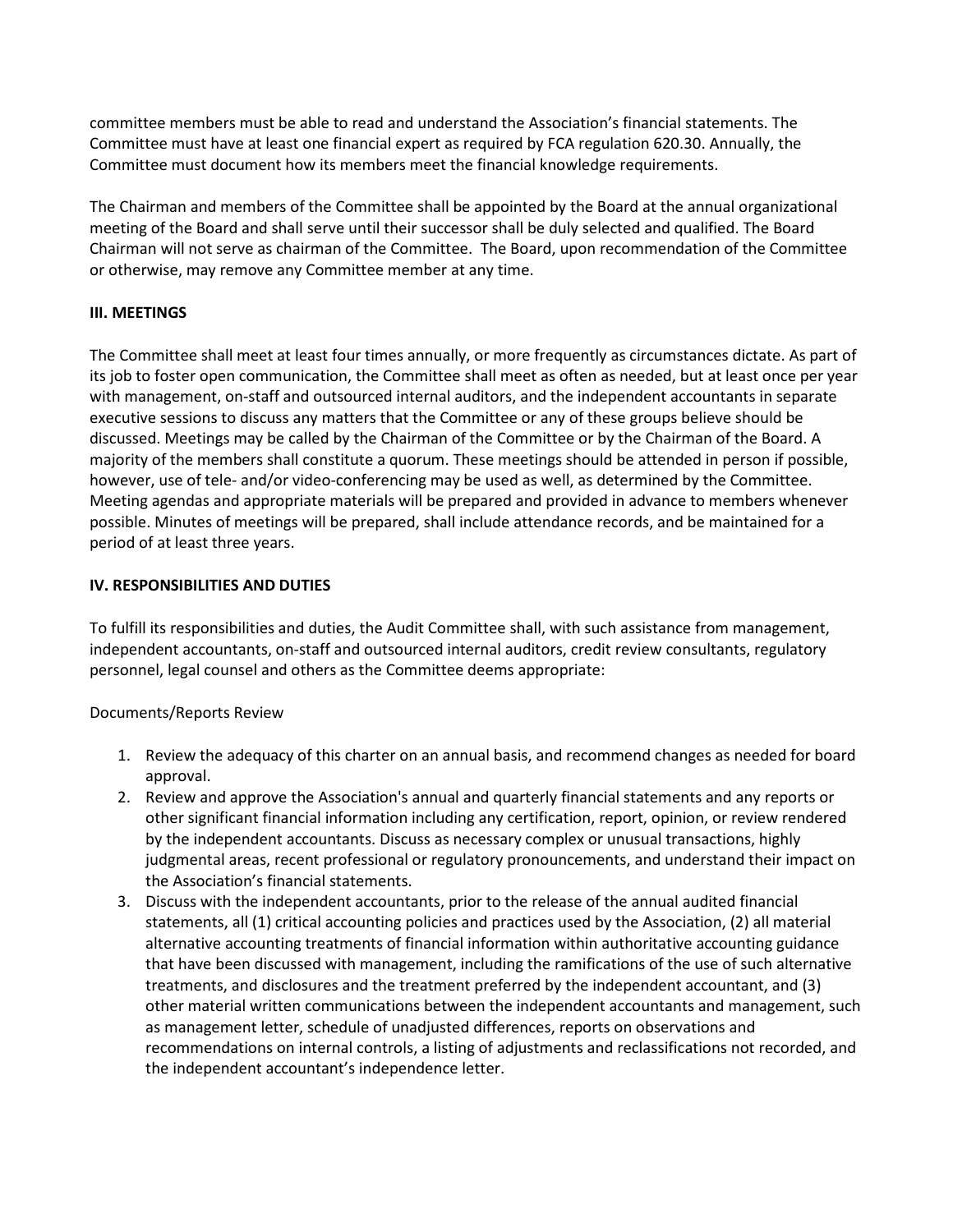- 4. Review and approve the quarterly allowance for loan losses and provision expense. Allowance and provision expense will be post-approved at the next regularly-scheduled meeting after quarter-end for interim reporting and year-end for annual reporting.
- 5. Review, prior to the issuance, each press release of financial results.
- 6. Evaluate the adequacy of the Association's internal controls by review of written reports from the internal and external auditors, and monitor management's response and actions to correct any noted deficiencies.
- 7. Provide input to and review the risk assessment process and approve the Association's Audit Plan for the year.
- 8. On a periodic basis, review the status of the audit plan and ascertain management's efforts to respond to audit issues.
- 9. Meet at least annually, or as needed, with management to discuss and provide input on the Association's system of internal controls. Receive periodic reports on internal controls or certain control environments (i.e. SSAE 16, UAP, Section 404).

## Independent Accountants

- 10. Determine the selection of the independent accountants considering independence and effectiveness, review the planning, scoping and staffing for the annual audit, and approve the fees and other compensation to be paid to the independent accountants.
- 11. Pre-approve audit, audit related and allowable non-audit services to be provided by the independent accountants. On an annual basis, the Committee should obtain and review a formal written statement from the independent accountants that discusses all significant relationships the accountants have with the Association to determine the accountants' independence.
- 12. Review the performance of the independent accountants and approve any replacement of the independent accountants when circumstances warrant.
- 13. Discuss with the independent accountants the matters required to be discussed by Statement of Auditing Standards No. 114 (The Auditor's Communication with those Charged with Governance).
- 14. Periodically consult with the independent accountants in executive session to discuss ICFR and the completeness and accuracy of the Association's financial statements.
- 15. Review with the independent accountants any problems or difficulties the accountants may have encountered during the annual review including any disagreement among management and the independent accountants in connection with the preparation of the financial statements.
- 16. Review any significant recommendations in reports provided by the accountants and management's response to the reports.
- 17. Review fees paid to the external auditor.

## Internal Auditors

- 18. Determine the selection of the internal auditors considering independence and effectiveness, review the planning, scoping and staffing for the audit, and approve the fees and other compensation to be paid to the internal auditors.
- 19. Pre-approve audit, audit related and allowable non-audit services to be provided by the internal auditors.
- 20. Review the performance of the internal auditors and approve any replacement of the internal auditors when circumstances warrant.
- 21. Periodically consult with the internal auditors in executive session.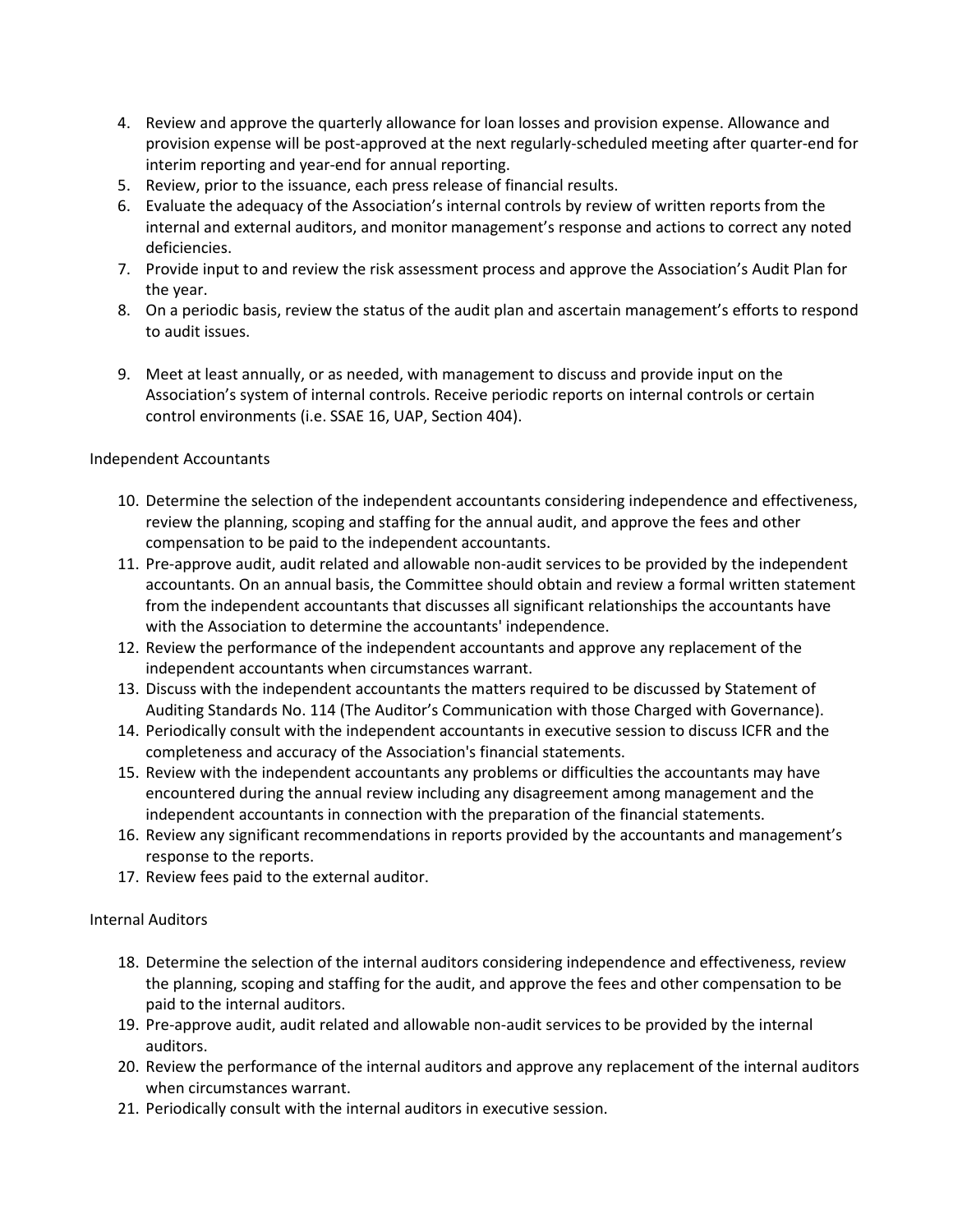- 22. Review with the internal auditors any problems or difficulties they may have encountered during the internal audit.
- 23. Review any significant recommendations in reports provided by the internal auditors and management's response to the reports.
- 24. Review fees paid to the internal auditor.
- 25. Consult with the CEO on the annual performance appraisal of on-staff internal auditors.
- 26. Encourage to the extent possible, compliance with The Institute of Internal Auditors (IIA) International Standards for the Professional Practice of Internal Auditing as these standards are consistent with sound, prudent business practices.

#### Financial Reporting Processes

- 27. In consultation with the independent accountants and internal auditors, review the integrity of the Association's financial reporting processes, both internal and external.
- 28. Discuss with the independent accountants their judgments about the quality and appropriateness of the Association's accounting principles as applied in its financial reporting.
- 29. Consider and approve, if appropriate, major changes to the Association's auditing and accounting principles and practices as suggested by the independent accountants, management, or the internal auditors.
- 30. Review, prior to release of information, any (1) significant deficiencies and material weaknesses in the design or operation of ICFR and (2) any fraud, whether or not material, that involves management or other employees who have a significant role in internal controls.
- 31. Review (1) the effect of off-balance sheet arrangements that either have, or are reasonably likely to have, a current or future effect on financial condition, changes in financial condition, revenues or expenses, results of operations, liquidity, capital expenditures, or capital resources that is material to investors and (2) earnings press releases and other reports or written electronic material disclosing "pro-forma," or "adjusted" non-GAAP information.

## Process Improvement

- 32. Following completion of the annual audit, review separately with management, the independent accountants, and the internal auditors any significant difficulties encountered during the course of the audit, including any restrictions on the scope of work or access to required information.
- 33. Review with the independent accountants, the internal auditors, and management the extent to which changes or improvements in financial or accounting practices, as approved by the Audit Committee, have been implemented. (This review should be conducted at an appropriate time subsequent to implementation of changes or improvements, as decided by the Committee.)

## Ethical and Legal Compliance

- 34. Review with the Association's legal counsel, legal compliance matters that may have a material impact on the financial statements, the Association's compliance policies, and any material reports or inquiries received from regulators or governmental agencies.
- 35. Review the findings of any examinations by regulatory agencies, and management actions to address findings and recommendations.